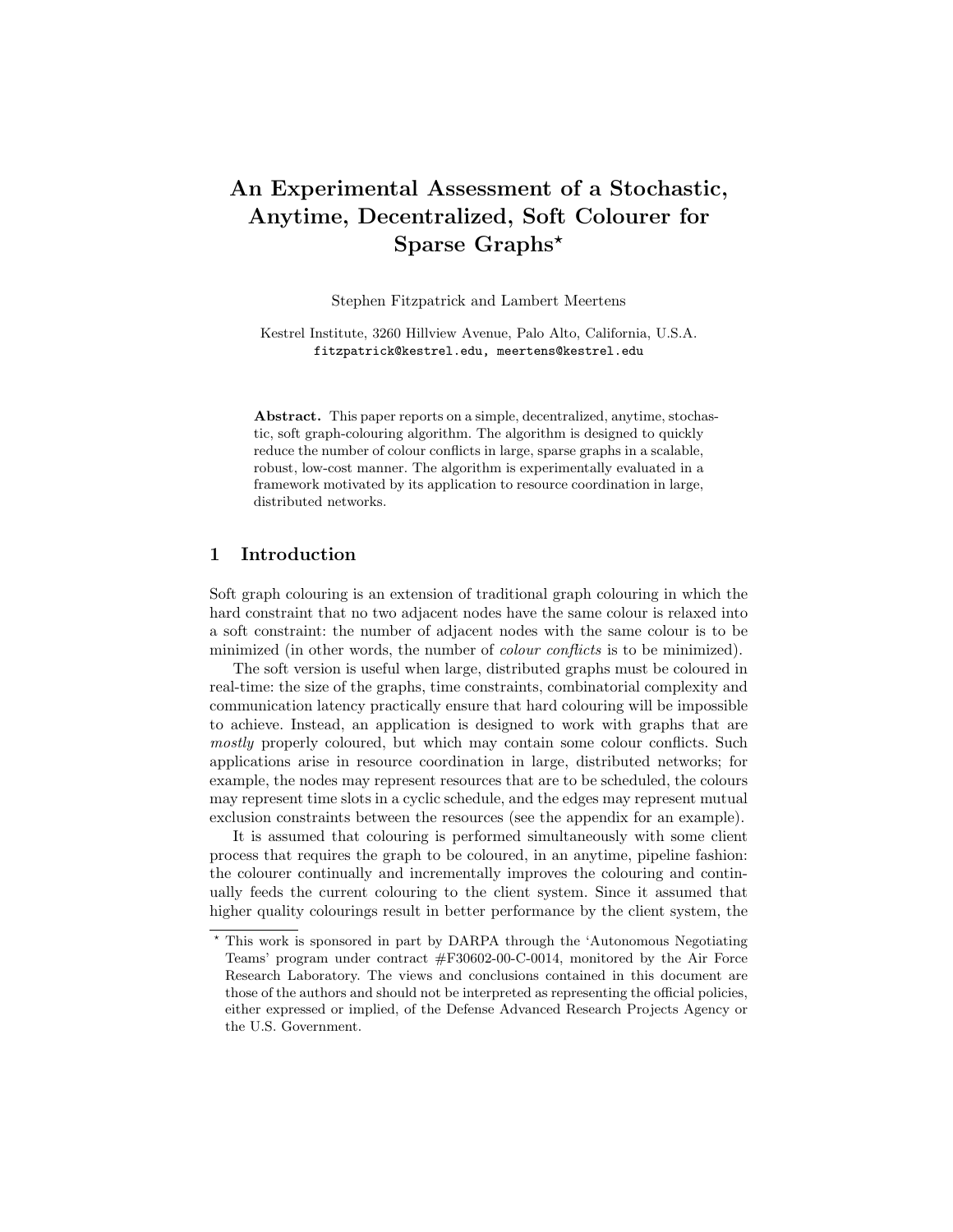emphasis is on quickly reducing the colour conflicts to an acceptable level rather than on deliberating at length to construct a proper colouring.

Moreover, the colouring algorithm must be decentralized to allow it to respond quickly to changing circumstances: e.g., the graph topology changing as a result of hardware fluctuations. Indeed, the algorithm must be tolerant of hardware/communication failures.

Finally, the colouring algorithm must be efficient in its own use of network resources: the colourer is bound to require, for example, communication and computational resources and the colourer's use of these resources must not reach a level at which it interferes with the real tasks that the client process is supposed to be achieving. (Of course, the client process cannot achieve those tasks until the colourer has made some headway  $-\alpha$  balance must be struck by the colourer to quickly coordinate the client process while not obstructing it.)

In summary, the problem to be addressed is that of reducing the number of colour conflicts in large, distributed graphs using a quick, real-time, low-cost, robust, decentralized algorithm.

The remainder of this paper is as follows: soft graph colouring is defined; a simple, iterative repair algorithm for soft graph colouring is introduced and some flaws identified by experimental evaluation; an improvement is proposed, based on an algorithm previously published by another author; potential problems with this too are identified and a final variant of the algorithm defined. Then the final variant is assessed against the criteria given in the preceding paragraph.

Soft graph colouring may be viewed as an interesting and challenging problem in and of itself. Nevertheless, an appendix is included that outlines the use of soft colouring in a resource management problem, which may further illuminate some of the evaluation criteria.

# 2 Soft Graph Colouring

Let  $G$  be an undirected, irreflexive graph with node set  $N$  and non-empty edge set E. An edge between nodes  $u \in N$  and  $v \in N$  is denoted by  $\{u, v\}$ . Two nodes are said to be neighbours (or to be adjacent) iff there is an edge between them.

In this paper, only k-colourings are considered: a k-colouring  $(k \geq 1)$  C of a graph is an assignment of an integer from  $Z_k$  to each of the graph's nodes; the colour of node u is denoted by  $C_u$ .

An edge  $\{u, v\} \in E$  is said to be a conflict iff  $C_u = C_v$ . The unnormalized degree of conflict  $\gamma$  of a colouring C is the fraction of edges that are conflicts:  $\gamma \equiv |\{\{u, v\} \in E | C_u = C_v\}|/|E|$ . The unnormalized degree of conflict has range [0, 1], where 0 corresponds to a proper colouring and 1 corresponds to a colouring in which every node has the same colour.

The chromatic number  $\chi$  of a graph is the smallest k for which a proper k-colouring is possible. In traditional graph colouring, it is usual to consider k-colourings only for  $k \geq \chi$ . However, in soft graph colouring, a k-colouring for any  $k \geq 1$  makes sense, although if  $k < \chi$  then it will not be possible to reduce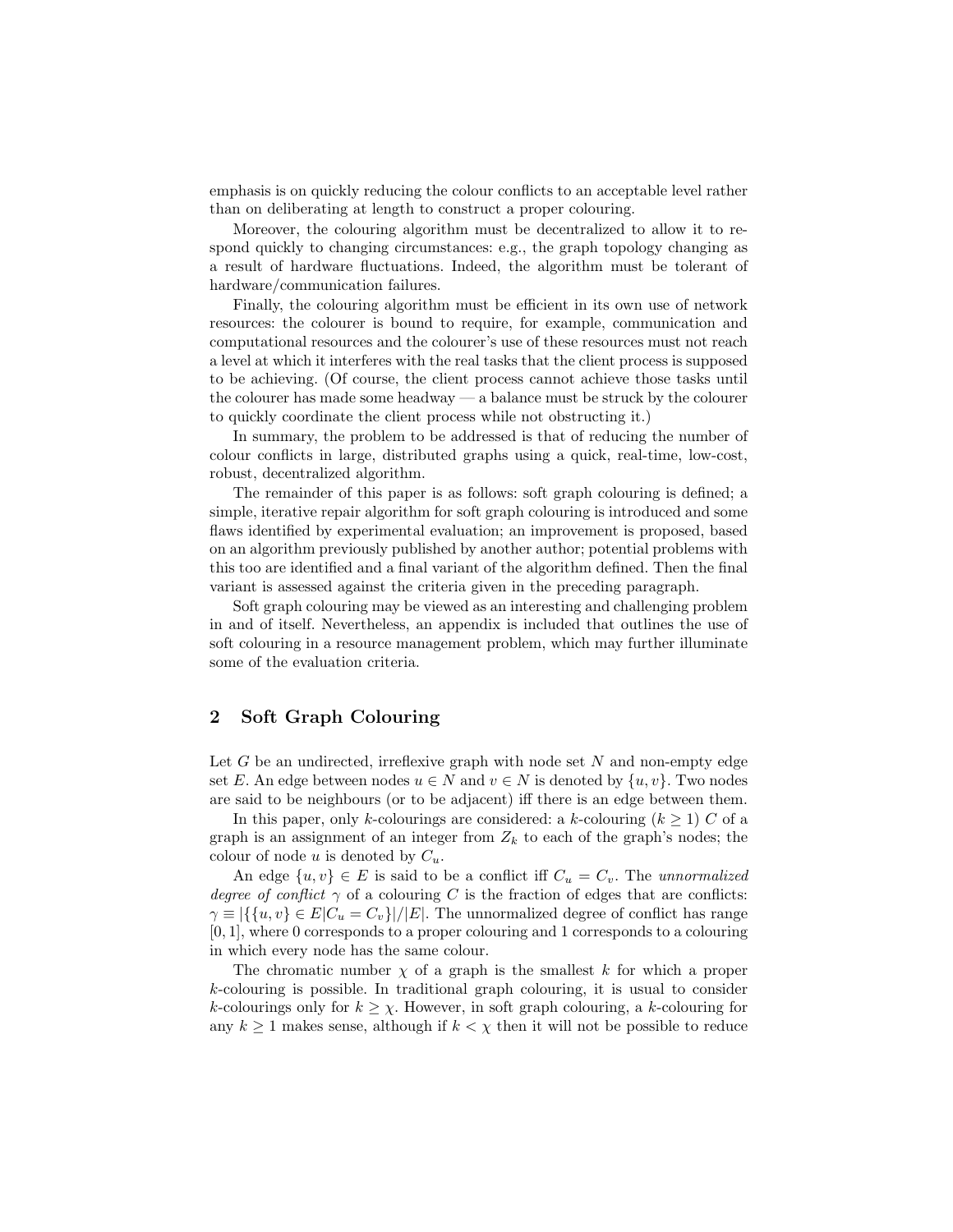$\gamma$  to 0. In general, the analytical determination of the smallest possible value of  $\gamma$  for a given  $k < \chi$  is not straightforward.

If the nodes are randomly k-coloured, the expected value of the unnormalized degree of conflict is  $k^{-1}$ . This suggests a normalization that is particularly useful when colourings using different number of colours are to be compared: the normalized degree of conflict G of a k-colouring is defined by  $\Gamma \equiv k\gamma$ . Using this metric, a random k-colouring has an expected value of 1. The unqualified phrase degree of conflict should be taken to refer to the normalized metric.

Note that a random colouring can be produced in a distributed environment without communication. A colourer that incurs communication costs can thus be required to reduce the normalized degree of conflict below 1 if it is to be considered useful.

# 3 A Decentralized, Synchronous, Stochastic Algorithm

The objective of a soft graph colourer is to quickly reduce the degree of conflict, optimally to 0 when the number of colours is at least the chromatic number. In a decentralized environment, computing the degree of conflict at run-time is not feasible because the communication and coordination costs are prohibitive.

However, it is assumed that each node is autonomous and can directly communicate with its neighbours (i.e., the constraint network is a subgraph of the communication network). So the general framework for colouring is one in which each node determines its own colour and collaborates with its immediate neighbours to reduce conflicts.

Specifically, if each node informs its neighbours when it changes its colour, then each node can compute how many conflicts it currently has with its neighbours, and strive to reduce this number. If every node manages to achieve zero conflicts with its neighbours, then the (global) degree of conflict will also be reduced to zero (since there will be no conflicts in the graph).

This is the basis for the synchronous, decentralized k-colouring algorithm shown in Figure 1. Each node initially chooses a colour at random. Then the nodes repeatedly update their colours in synchronized steps.

In each step, each node decides whether or not to activate by comparing a randomly generated number with some *activation probability*. If the node activates, then it chooses a colour that minimizes the number of colour conflicts that it has with its neighbours based on their colours in the previous step. Those nodes that change colour inform their neighbours: all of a node's operations are thus based on information that it has available locally.

One danger in this synchronized algorithm is that neighbours can perform colour changes simultaneously, so while one node is striving to accommodate its neighbours' choices of colours, those neighbours may also be striving to accommodate its colour choice. Thus, it is possible that by trying to reduce conflicts, simultaneously activated neighbours preserve or even introduce conflicts.

For a trivial example, consider a 2-colouring of the two node graph shown in Figure 2. Initially, both nodes have colour 1 (by chance); then both nodes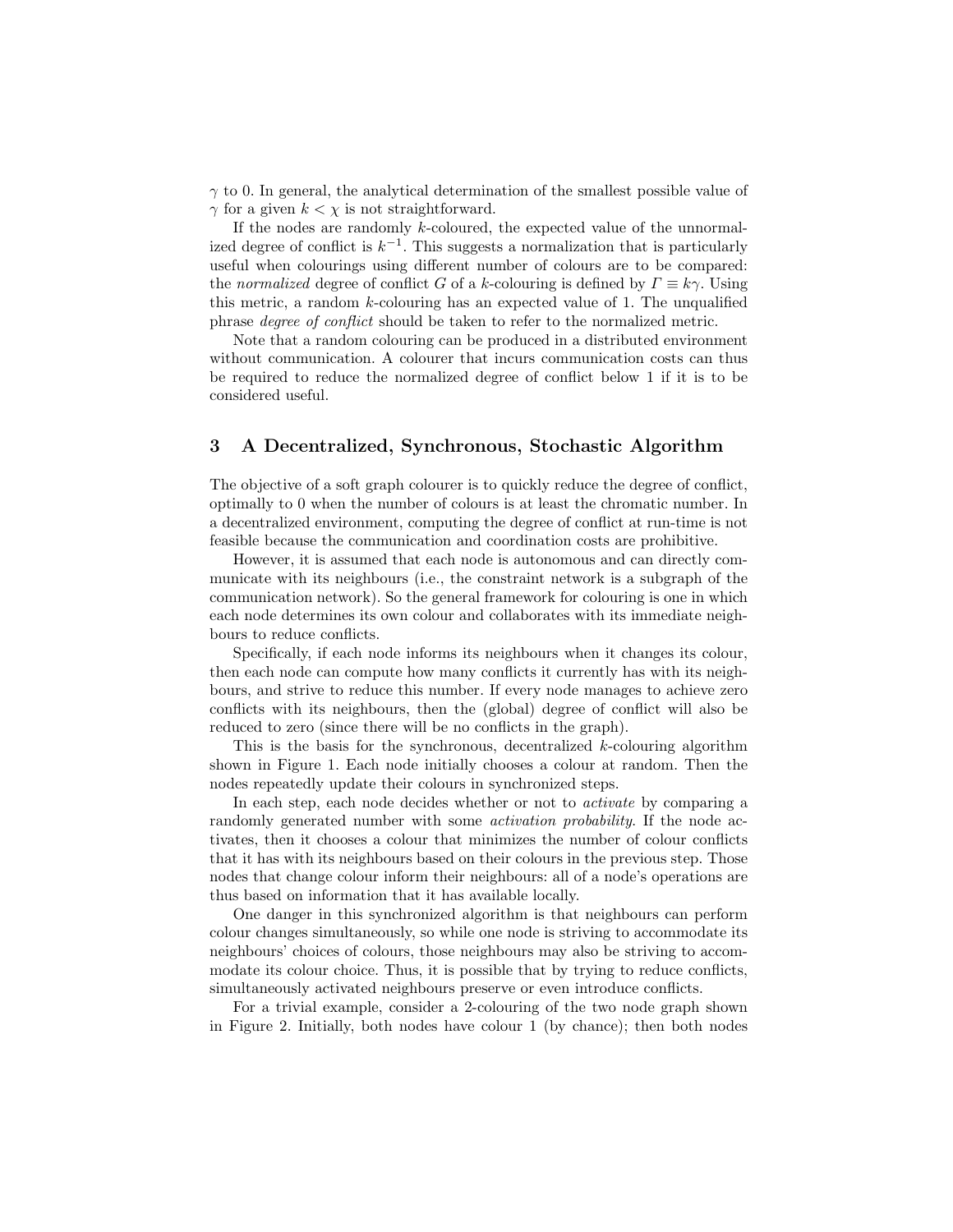- Each node randomly chooses a colour from  $Z_k$ , collectively constructing the initial colouring  $C^1$ .
- The following synchronized loop is then performed indefinitely, for step  $s = 1, 2, \ldots$ , by each node i:
	- 1. Determine an activation probability  $\alpha_i \in [0,1]$ .
	- 2. Generate a random number  $r_i \in [0, 1)$ .
	- 3. Choose a colour  $C_i^{s+1}$  for the next step:
	- a. If  $r_i < \alpha_i$ , choose  $C_i^{s+1}$  such that it minimizes the conflicts with *i*'s neighbours.
	- b. If  $r_i \geq \alpha_i$ , choose  $C_i^{s+1} = C_i^s$  (i.e., no change).
	- 4. If  $C_i^{s+1} \neq C_i^s$ , inform neighbours.

Fig. 1. Synchronous, stochastic min-conflicts colouring algorithm

activate, and both adopt colour 0, since that was the one colour unused by their neighbour(s).

In such a case, the nodes may be said to be acting incoherently. Incoherence could be eliminated by imposing a total order on the nodes so that only one changes at any given step. However, such a sequential solution is not scalable, and is overly severe: the algorithm, in general, seems to be robust enough to tolerate some level of incoherence.





What is needed is a method for balancing parallel activity against the probability that two neighbours will activate simultaneously. This balance can be achieved by adjusting the activation probabilities (see Step 1 of Figure 1).

Unfortunately, the authors do not know of any analytical way of determining optimal activation probabilities a priori. Nevertheless, experiments with a simple algorithm, the Fixed Probability colourer (FP), have yielded some interesting results and suggest that the general framework is useful.

#### 3.1 The Fixed Probability Colourer

In the FP( $\alpha$ ) algorithm, the activation probabilities  $\alpha_i$  are all set uniformly to the constant  $\alpha$ . Figure 3 shows FP's typical behaviours over 10000 steps for various values of  $\alpha$  (note that the step axis is logarithmic and that the experiments were abbreviated for  $\alpha = 0.9$ ). The best values for  $\alpha$ , in this case, are around 0.3–0.5; 0.3 was chosen for most of the experiments reported below.

The behaviours are averages over 20 graphs of various sizes (in the range 1000 to 5000 nodes) in which the nodes are arranged in a regular 2-dimensional grid and the edges occur between nodes that are adjacent along an axis or diagonal (see Figure 4). The chromatic number of such grids (of large enough size) is 4.

Experiments yielding similar results were also performed with 3-dimensional grids (having edges along axes and diagonals, mean degree 26 and chromatic number 8) and with random 10-colourable graphs of mean degree 50. The random graphs were constructed by randomly colouring the nodes with 10 colours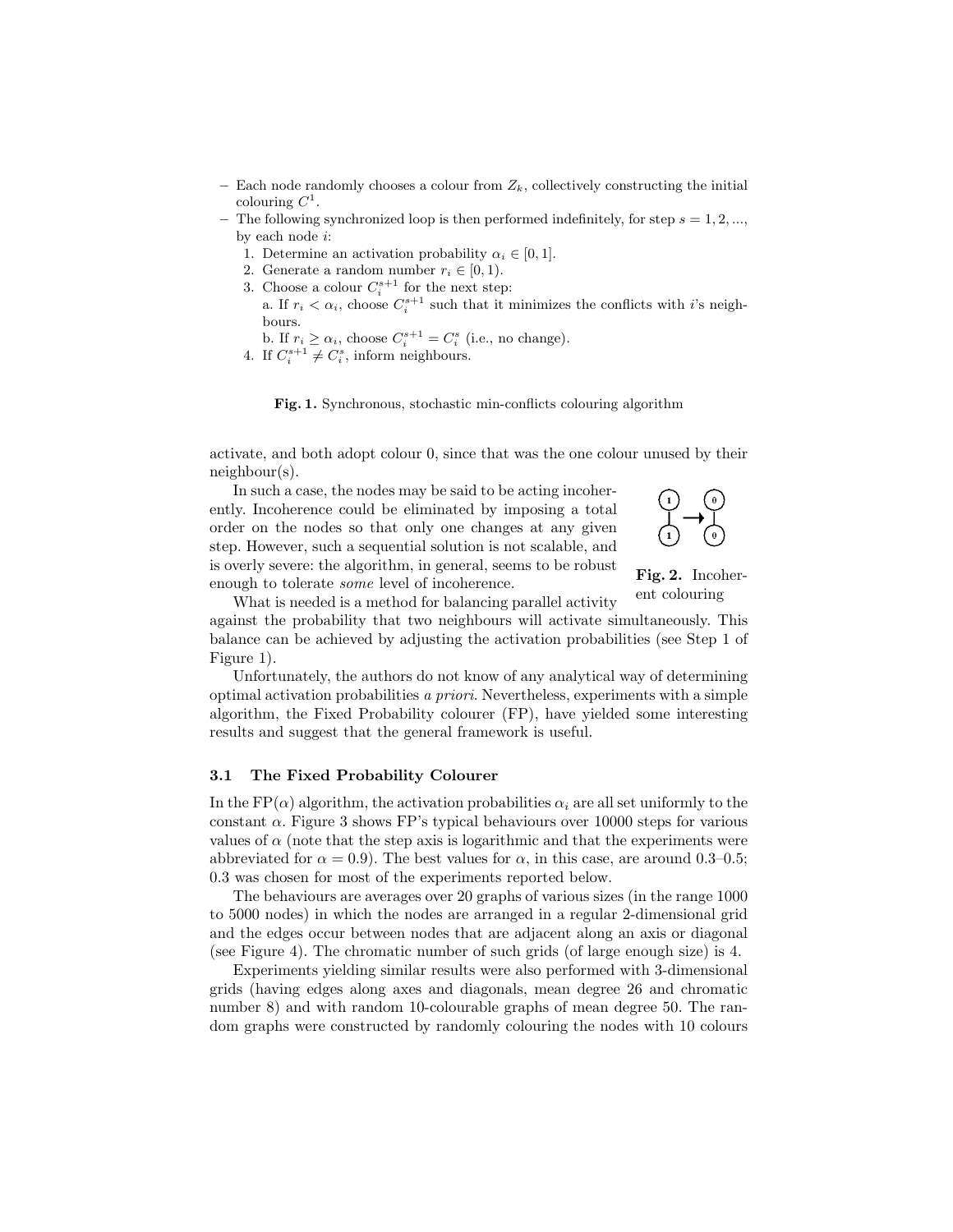

Fig. 3. Effect of activation probability on FP, 2D grids Fig. 4. A 2D grid

and then randomly generating the requisite number of edges between randomly chosen nodes of different colours (and, of course, finally discarding the colouring). This method of construction ensures that the graph's chromatic number is no more than 10, and is likely exactly 10.

These random graphs are similar to those reported used in other colouring experiments, with the difference that typically the edge probability is fixed, rather than the mean degree. The latter is more convenient for the experiments reported here, as the behaviour of the colourer seems to be quite independent of the number of nodes when the mean degree is fixed, whereas the mean degree varies with the number of nodes when the edge probability is fixed.

Referring again to Figure 3, for  $\alpha = 0.9$ , the colourer performs worse than random; i.e., the degree of conflict that it produces is higher than the expected value for randomly colouring the nodes. By measuring the number of nodes that change in each step, it can be determined that not only is the colouring extremely poor, but also that it is constantly changing. Such behaviour  $-$  a high degree of change but no improvement — may be called thrashing, and it is probably as undesirable a behaviour as can be produced, for the colourer not only delivers a low quality colouring to its client, it also consumes a large amount of system resources (for communication and perhaps computation).

For  $\alpha = 0.85$ , the degree of conflict eventually reduces to a low level (as low as for smaller values of  $\alpha$ ). However, there is a significant period (steps 1 to 100, say) during which the degree of conflict is high relative to that achieved with smaller  $\alpha$ . This is considered undesirable behaviour since during that period, the colouring is of low quality and will degrade the performance of whatever client process uses the colouring.

For  $\alpha = 0.1$ , the degree of conflict reduces smoothly to a low value. This is probably acceptable behaviour, but note that the degree of conflict can be reduced more quickly to an equally low value by choosing a slightly higher  $\alpha$  this would be better behaviour.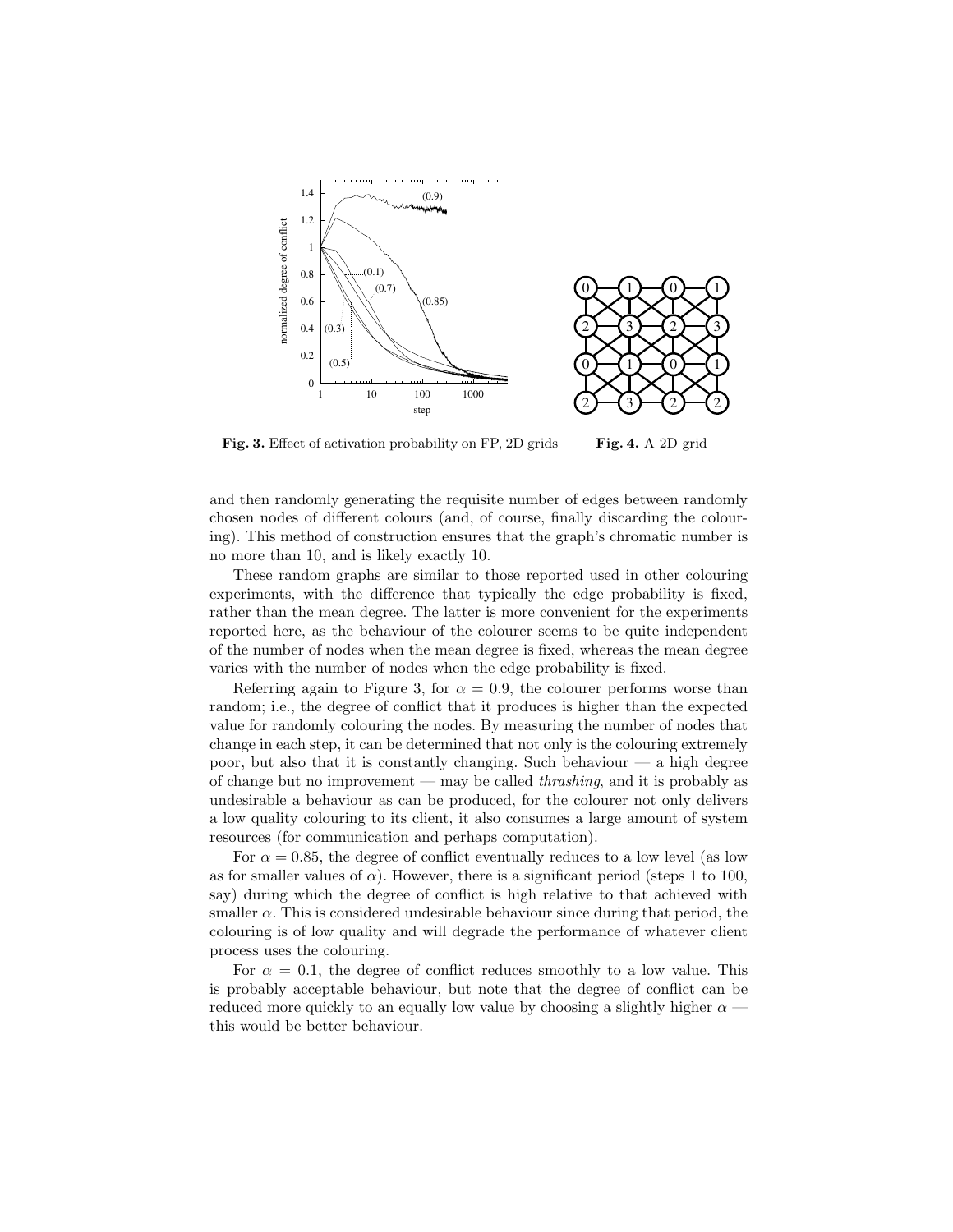

Fig. 5. Effect of number of colours on FP, 2D grids

In other words, the objective is to choose an  $\alpha$  that nimbly reduces the degree of conflict to a low level. This objective is made more interesting due to local minima: it can happen that lower values of  $\alpha$  cause the colourer to become trapped in a local minimum that would be quickly escaped if  $\alpha$  were significantly higher (due to extra incoherence — this is similar to a downward step in a hillclimbing algorithm). Whether or not the possibility of better long-term values outweighs the possibility of worse short-term values can really only be decided in the context of a specific application that provides concrete quality metrics.

#### 3.2 Effect of Number of Colours

A k-colouring problem may be characterized based on the number of colours k relative to the chromatic number  $\chi$  of the graph to be coloured: a problem is over-constrained when  $k < \chi$ , critically constrained when  $k = \chi$ , and under-constrained when  $k > \chi$ ; a problem may also be characterized as loosely constrained when  $k >> \chi$ .

The performance of FP on these types of problem is shown in Figure 5: the left plot shows the degree of conflict as the colouring algorithm proceeds, while the right plot shows the mean of the degree of conflict achieved after 10000 steps.

It can immediately be seen that FP's performance is disappointing on loosely constrained problems: FP performs worse than on critically constrained problems, producing asymptotic degrees of conflict that are significantly above zero. Moreover, this asymptotic value initially increases with the number of colours, leveling off at very high numbers of colours.

This effect can be explained as follows. Consider the step of the FP algorithm in which a node chooses a colour that minimizes its conflicts with its neighbours. When the number of colours k is much greater than the chromatic number  $\chi$ , the number of colours being used by any given node's neighbours is likely to be small compared with number of colours available, so each node will have a large number of zero-conflict colours from which to choose. It chooses one of these at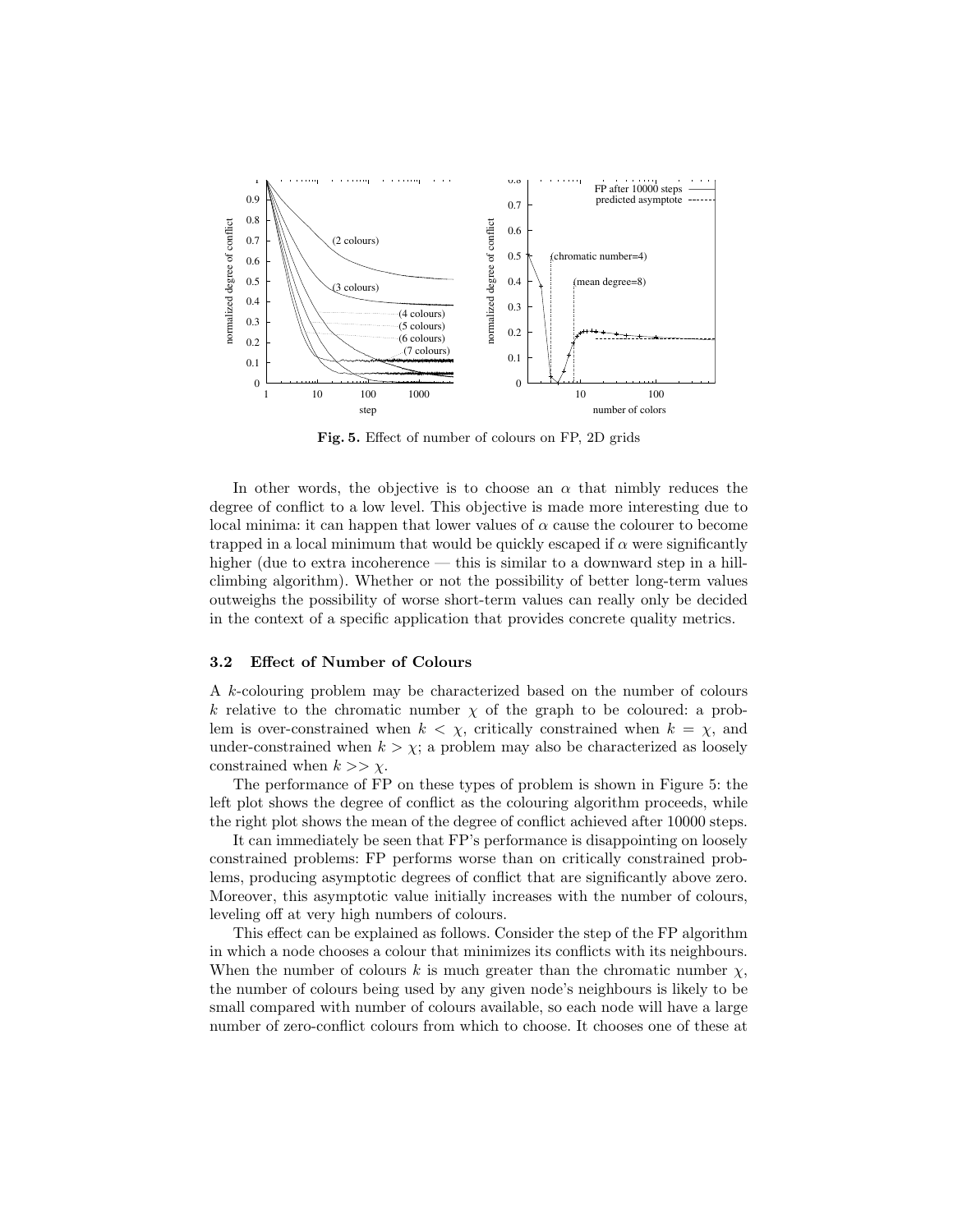

Fig. 6. DFP on 2D grids Fig. 7. DFP vs. FP

random. Thus, it behaves partly like a random colour and, if all of the nodes were activating on each step, the expected value of the normalized degree of conflict would be 1.

A simple probabilistic analysis can account for the activation probability and gives  $\Gamma \approx k\alpha/[(k-\delta)(2-\alpha)]$  where  $\delta \ll k$  is a small correction to account for the average number of colours used in a neighbourhood. Experimentally, it is found that  $\Gamma$  is close to the asymptotic value predicted by this formula,  $\alpha/(2-\alpha)$ , for large numbers of colours, as shown in Figure 5 (right).

In the next two sections, possible improvements to FP are considered.

#### 3.3 Deterministic Fixed Probability Colourer

One way to improve FP's under-constrained behaviour is to make the choice of colour deterministic. For example, step (3a) of the algorithm (Figure 1) can be modified to choose the smallest colour that minimizes the number of conflicts; denote the resulting algorithm as DFP.

However, as shown in Figure 6, this simple form of deterministic colour choice also has undesirable behaviour when under-constrained: while the convergence value of the degree of conflict does reduce to zero, as intended, the degree of conflict temporarily rises to extreme values during the first few steps.

A proposed explanation for these short-term peaks is as follows: after random initialization with a high number of colours, there will be many sets of neighbours that have the same smallest, optimal colour. When such sets of neighbours activate, they will introduce conflicts. (Note that the peak occurs around steps 2 and 3, by which time a majority of the nodes are expected to have activated, since the activation probability is 0.3.)

This short-term, aberrant behaviour can be ameliorated, if not quite eliminated, by biasing the nodes' colour choices in a non-uniform manner. For example, each node can be given a unique integer identity tag (or generate a random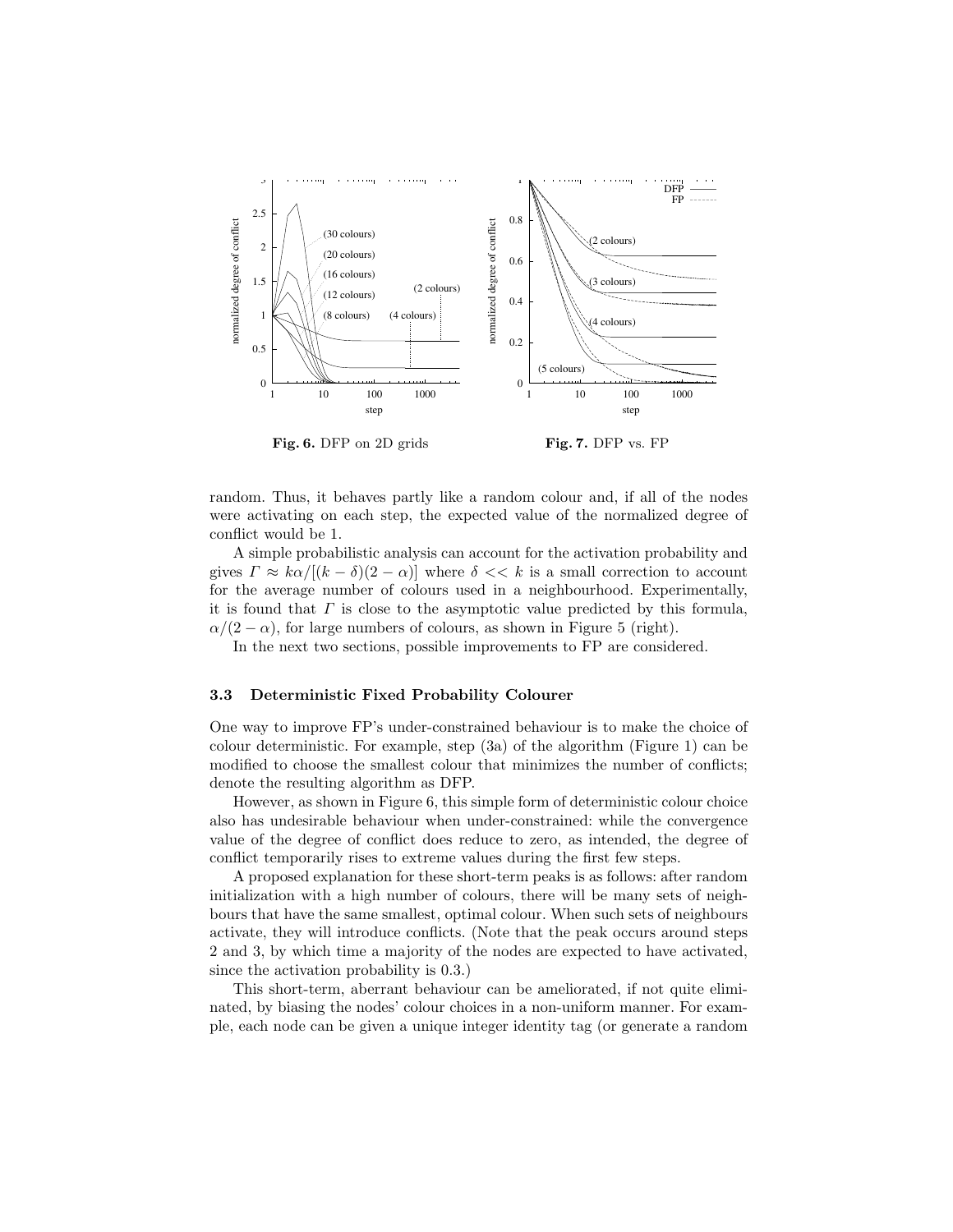

Fig. 8. CFP vs. FP

integer at startup). When choosing a colour, it chooses the colour that, primarily, minimizes the conflicts and, secondarily, minimizes the value of (identity+colour) modulo the number of colours.

However, there remains another problem with DFP, one that is common to deterministic hill-climbing algorithms: it is much more likely than non-deterministic algorithms to become stuck in a local minimum. Figure 7 compares DFP with FP for small numbers of colours — while their initial rates of reducing the degree of conflict are similar, FP continues the reduction long after DFP stabilizes. (By measuring the number of nodes changing colour, it can be confirmed that DFP's colouring becomes fixed, not just its degree of conflict.)

### 3.4 Conservative Fixed Probability Colourer

The basic characteristic of FP that causes poor performance on under-constrained problems is that it continues to change colour even when it has no conflicts with its neighbours. In a hill-climbing algorithm, this is not necessarily a bad characteristic: prematurely fixing colours may cause the algorithm to become stuck in a local minimum, as in DFP.

Nevertheless, FP can be simply modified so that a node will not activate if it has no conflicts with its neighbours. Denote the modified algorithm as CFP (Conservative Fixed Probability). Figure 8 (left) compares the behaviour of  $FP(0.3)$  and  $CFP(0.3)$  for numbers of colours ranging from 2 to 5 on graphs with chromatic number  $4$  — their performances are virtually indistinguishable. Figure 8 (right) compares the performance for higher numbers of colours — CFP performs much better, quickly eliminating all conflicts.

These experiments suggest that CFP does not suffer from local minima (at least no more than FP). In light of its much better performance for underconstrained colourings, the rest of this paper will deal only with CFP.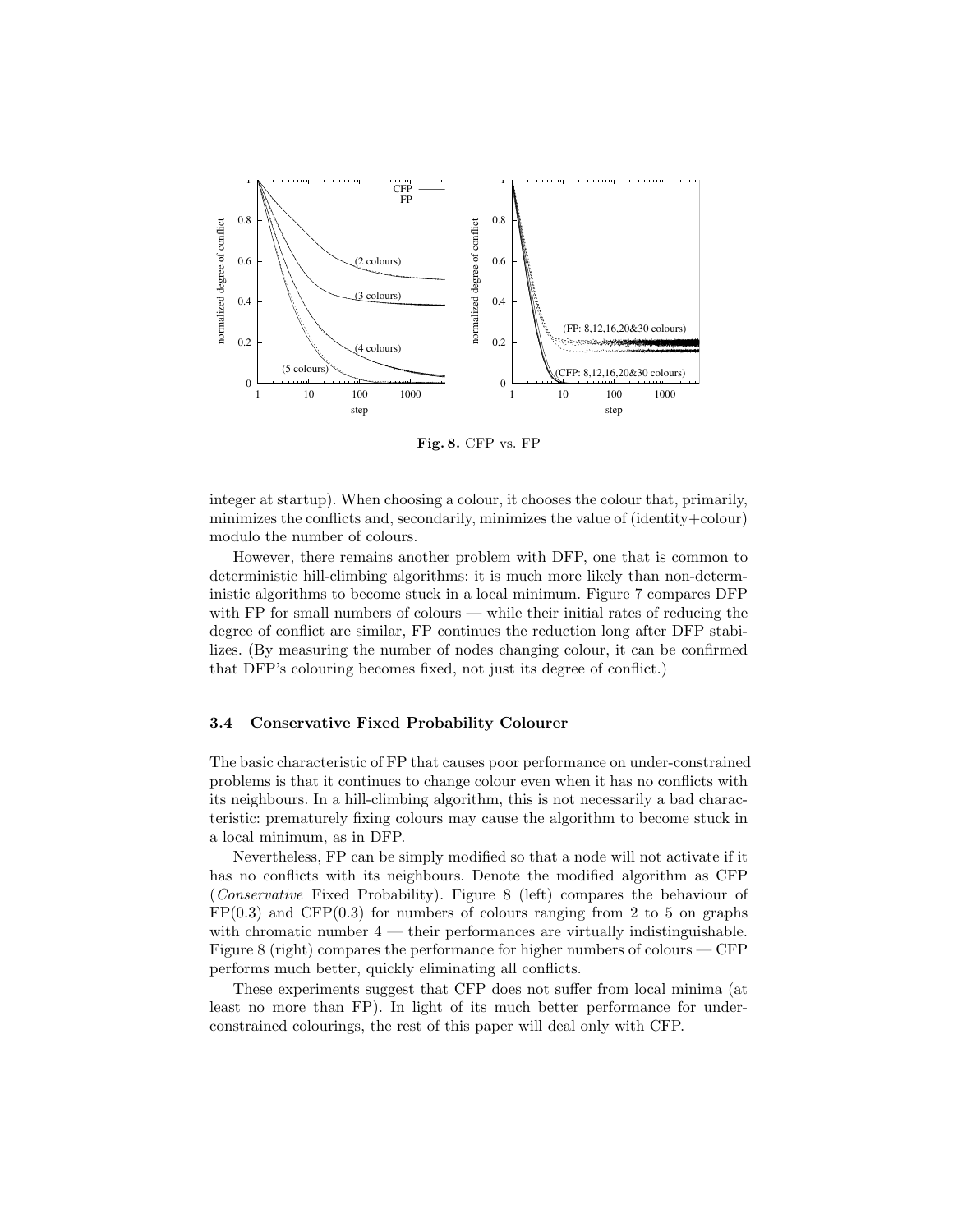

Fig. 9. Performance of CFP

Fig. 10. Communication costs of CFP

### 4 Assessment of CFP

Figure 9 summarizes the performance of CFP for an activation probability of 0.3. In this section, some further details of this performance are noted, and then the CFP colourer is assessed with respect to the desired characteristics listed earlier: cost, scalability and robustness.

When the number of colours is equal to the chromatic number, 4, the degree of conflict is reduced to a low value, 0.03, but not to zero. When the number of colours is 5, the degree of conflict is reduced to  $6 \times 10^{-5}$ . For higher numbers of colours, the degree of conflict is quickly reduced to exactly zero (after a about 140 steps for 7 colours, and 40 steps for 8 colours). This is typical of the colourer: it first achieves proper colourings slightly above the chromatic number.

When the number of colours used to colour a graph is less than the graph's chromatic number, the degree of conflict cannot be reduced to zero. Nevertheless, it is still to be hoped that a colourer will manage to get close to the minimum. This presents a problem when assessing the performance of a colourer, since typically the minimum is unknown from analytical considerations, and finding it using, for example, branch and bound search is not likely to be feasible given the graph sizes.

However, some regular graphs, such as the n-dimensional grids, do yield at least lower bounds to analysis. While there is a risk that a colourer's performance on these graphs is not representative of its performance on more general graphs, it is the best information available so far.

For the (infinite) 2D grids, the chromatic number is 4. For a 2-colouring, the minimum degree of conflict possible is exactly 0.5; after 10000 steps, CFP has reduced the degree of conflict to 0.509 on average. For a 3-colouring, the minimum degree of conflict is exactly 0.375; FP achieves a mean of 0.382.

Although preliminary, these results, combined with those for 3D grids and random graphs, suggest that CFP performs well on sparse graphs.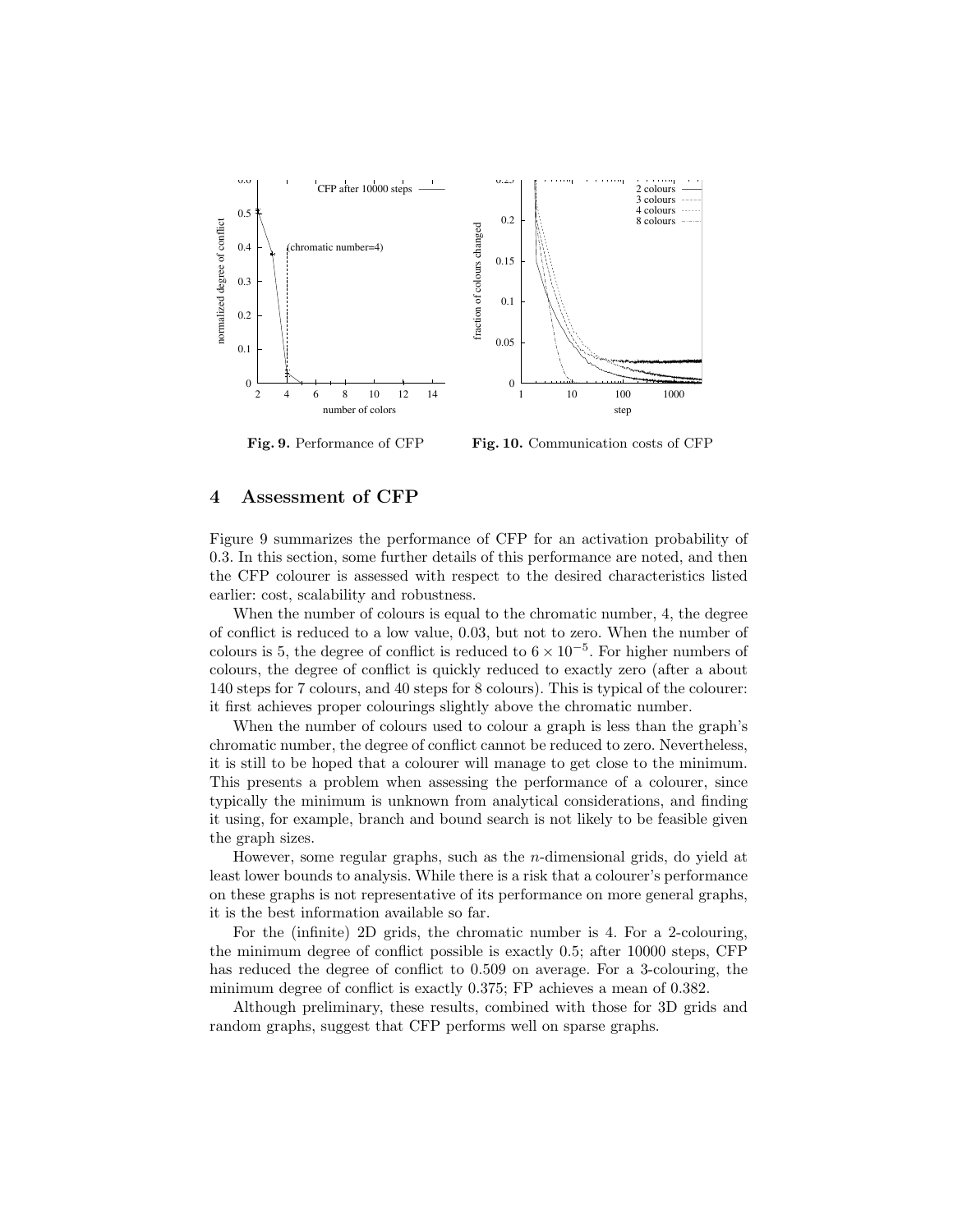#### 4.1 Communication Costs

In the absence of concrete cost metrics for particular applications, the primary cost metric for a decentralized colourer is the amount of communication it uses. This is measured as the fraction of nodes that change colour per step, since each such change requires communicating the new colour to each neighbour.

Figure 10 shows the communication costs incurred by CFP(0.3) to colour 2D grids with various numbers of colours. The general pattern for communication costs is that the costs are initially large after random initialization while many conflicts are resolved. As the colouring stabilizes, the costs reduce.

When the colouring is over constrained, the degree of conflict cannot be reduced to zero and CFP will, in general, continue to try to improve the colouring even if it achieves an optimal colouring. (This general rule may be violated by 2-colourings which can give rise to extremely stable, large-scale regions of proper colourings, with conflicts occurring only along their borders. In these cases, CFP may reach a stable colouring.)

Although the rate of colour change remains low, the fact that it does not reach zero should be considered a weakness of the CFP colourer — ideally, there would be a way to determine that a colouring, although improper, is nevertheless (near) optimal, and adapt the colourer's behaviour accordingly.

When the number of colours is equal to or just larger than the chromatic number, the communication costs settle down to a very low value. When the number of colours is significantly greater than the chromatic number, CFP rapidly achieves a proper, stable colouring and the communication costs drop to zero.

### 4.2 Scalability

CFP is a minor modification to FP so it should be clear from Figure 1 that CFP is scalable in the number of nodes: the per-node, per-step computational, storage and communication costs are dependent on the mean degree of the graph and the number of colours rather than on the number of nodes.

Of course, for some types of graph (e.g., complete graphs), the mean degree is proportional to the number of nodes. However, such graphs are not likely to arise in large sensor networks, since the network itself would likely not be scalable.

Experimentally, we find that for large, sparse graphs, the performance of the colourer (not just its costs) shows no dependence on the number of nodes. This justifies the use of averages over different graph sizes in reports of experiments.

### 4.3 Robustness

The robustness of CFP was explored in two ways: (1) observe the effect unreliable communication has on the degree of conflict: (2) observe the effect a dynamic graph topology has on the degree of conflict.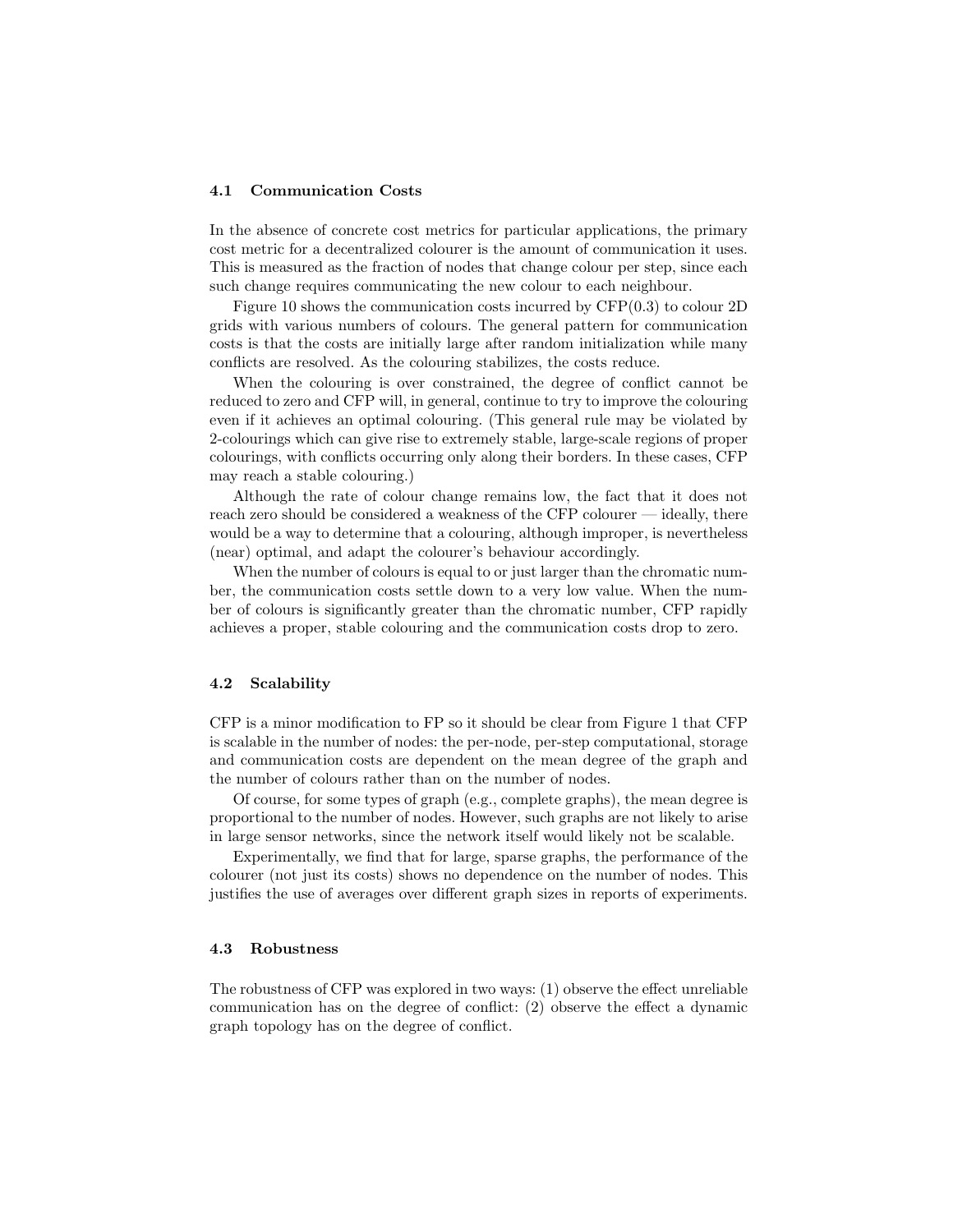

Fig. 11. Communication noise

Fig. 12. Communication loss

Unreliable Communication In a distributed environment, each time a node changes colour it sends a message containing the new colour to its neighbours. These messages can be subjected to a random process in which they may be: corrupted by having the colour field changed randomly (with probability  $r$ ); completely discarded (with probability  $d$ ); or passed through unchanged.

Figure 11 shows the effect communication noise has on  $CFP(0.3)$  when communication loss is kept at zero, and Figure 12 shows the effect of communication loss when communication noise is kept at zero. In both cases, small values of noise/loss proportionately increase the degree of conflict. For large amounts of noise/loss, the increase is significant.

However, given that the colourer is operating in a distributed environment, this is to be expected  $-$  in the absence of any application-specific metrics, what is important is that the algorithm continues to function under unreliable communication rather than catastrophically failing.

Dynamic Topology To partially simulate sensor failure and recovery, nodes and edges can be removed and reinserted into the graph over time. The process is designed so that if the rate/extent of change is small, then it is likely that structural aspects of the graph (e.g., the chromatic number) will not be much changed (such changes could complicate analysis of the experimental data).

Figure 13 shows the effect of continuous change at levels of less than 10% of the nodes per step — there is very little effect. Figure 14 shows a typical response to intermittent change: 20% of the nodes were affected every 30 steps. The degree of conflict spikes immediately after each change, but it quickly and robustly decreases afterwards. Indeed, in this case, the degree of conflict continues to decrease in spite of the topology changes. However, it is to be expected that at sufficiently high levels of change and sufficiently short periods between changes, the colouring would degrade.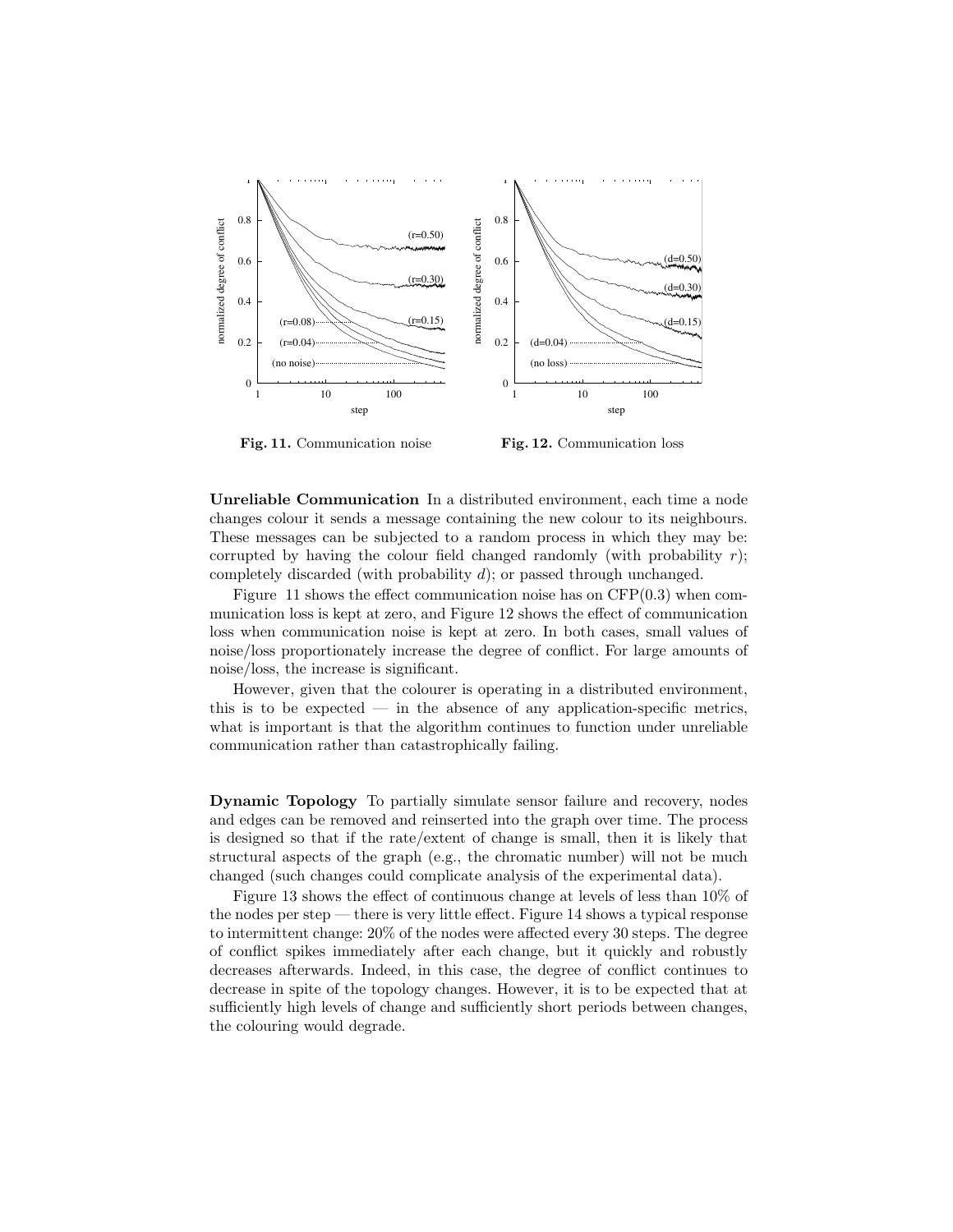

Fig. 13. Continuous topology change

Fig. 14. Intermittent topology change

### 5 Related Work

The Deterministic Fixed Probability algorithm was, to the authors' knowledge, first published by Fabiunke [3] in the context of general distributed constraint satisfaction. He uses a randomization technique to break out of local minima and generally achieve proper colourings: however, the cost is that the degree of conflict remains high initially. In the framework of this paper, that is likely to be undesirable.

Yokoo at al. have published several algorithms for distributed constraint satisfaction [6]. They are concerned primarily with complete algorithms (i.e., algorithms guaranteed to find a feasible solution when one exists, and to terminate if one does not exist) and thus their algorithms are considerably more complex and incur considerable overheads to track the search space.

Lemaitre and Verfaillie [4] consider soft constraint optimization in a distributed setting, but their algorithm uses a central coordinating agent and seems to be sequential and unscalable. They do suggest that their algorithm can be parallelized, but do not consider details.

Aspects of iterative algorithms for hard colouring have been widely studied. Two papers that are particularly relevant are by Lewandowski and Condon [5], and Culberson [2]. However, hard colouring typically seems to deal with a timeintensive effort to (properly) colour a single, fixed graph using as few colours as possible. The ongoing reduction of conflicts in a dynamic graph does not seem to be as widely studied.

### 6 Conclusions and Future Work

This paper presents a simple framework for studying real-time constraint optimization in the form of soft graph colouring. It presents a set of criteria for assessing the performance of a distributed, soft colourer. It modifies an already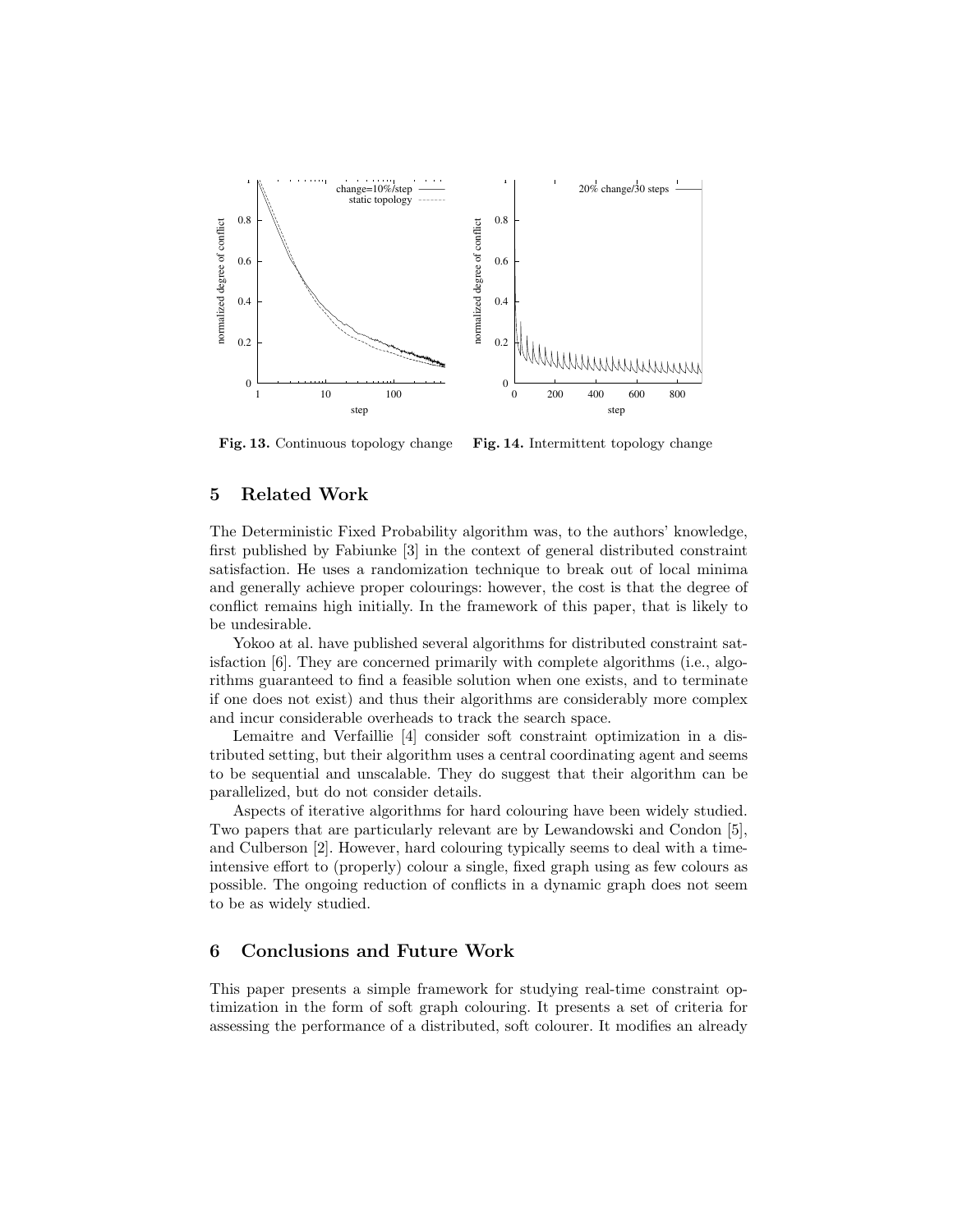published algorithm to enhance its performance over a wide range of problems and presents the results of experimental assessments.

The soft colourers were found to be scalable, low cost, robust and capable of responding in real-time. They should prove useful for resource coordination in large networks.

Although graph colouring is a restricted form of constraint satisfaction, it nevertheless may be conjectured that the algorithms discussed in this paper are readily extensible to the more general problem. However, it seems unnecessary at this stage of research to introduce additional details into the framework: there are still many interesting problems to be addressed in the simpler form.

Some of those problems include: determining optimal activation probabilities in a local manner; determining the minimum degree of conflict for overconstrained colourings; recognizing that an improper colouring is nevertheless an optimal colouring; dynamically adjusting the number of colours. Yet more problems, such as phase-transition phenomena, have presented themselves in initial investigations into colouring denser graphs. Finally, the algorithms can be extended to operate asynchronously.

## References

1. The ANTs Challenge Problem,

http://ants.kestrel.edu/challenge-problem/index.html

- 2. Iterated Greedy Graph Colouring and the Difficulty Landscape, Joseph Culberson, Technical Report TR 92-07, Department of Computing Science, The University of Alberta, Edmonton, Alberta, Canada, June 1992
- 3. Parallel Distributed Constraint Satisfaction, Marko Fabiunke, Proceedings of the International Conference on Parallel and Distributed Processing Techniques and Applications (PDPTA'99), pp 1585-1591, Las Vegas, June 1999
- 4. An Incomplete Method for Solving Distributed Valued Constraint Satisfaction Problems, Michel Lemaitre & Gerard Verfaillie, AAAI-97, Workshop on Constraints and Agents, Providence, Rhode Island, USA, July 1997
- 5. Experiments with Parallel Graph Colouring Heuristics, Gary Lewandowski & Anne Condon, in Cliques, Colouring and Satisfiability, DIMACS Series in Discrete Mathematics and Theoretical Computer Science , Volume 26, American Mathematical Society, 1996, pages 309-334
- 6. The Distributed Constraint Satisfaction Problem: Formalization and Algorithms, Makoto Yokoo, Edmund H. Durfee, Toru Ishida & Kazuhiro Kuwabara, IEEE trans. on Knowledge and Data Engineering, vol. 10, no. 5, September/October 1998

# A Motivation from Distributed Resource Management

The advent of small, simple, battery-powered sensors equipped with low-power, unreliable radio communication has stimulated interest in the deployment of large, distributed, autonomous networks of perhaps tens of thousands of such sensors [1].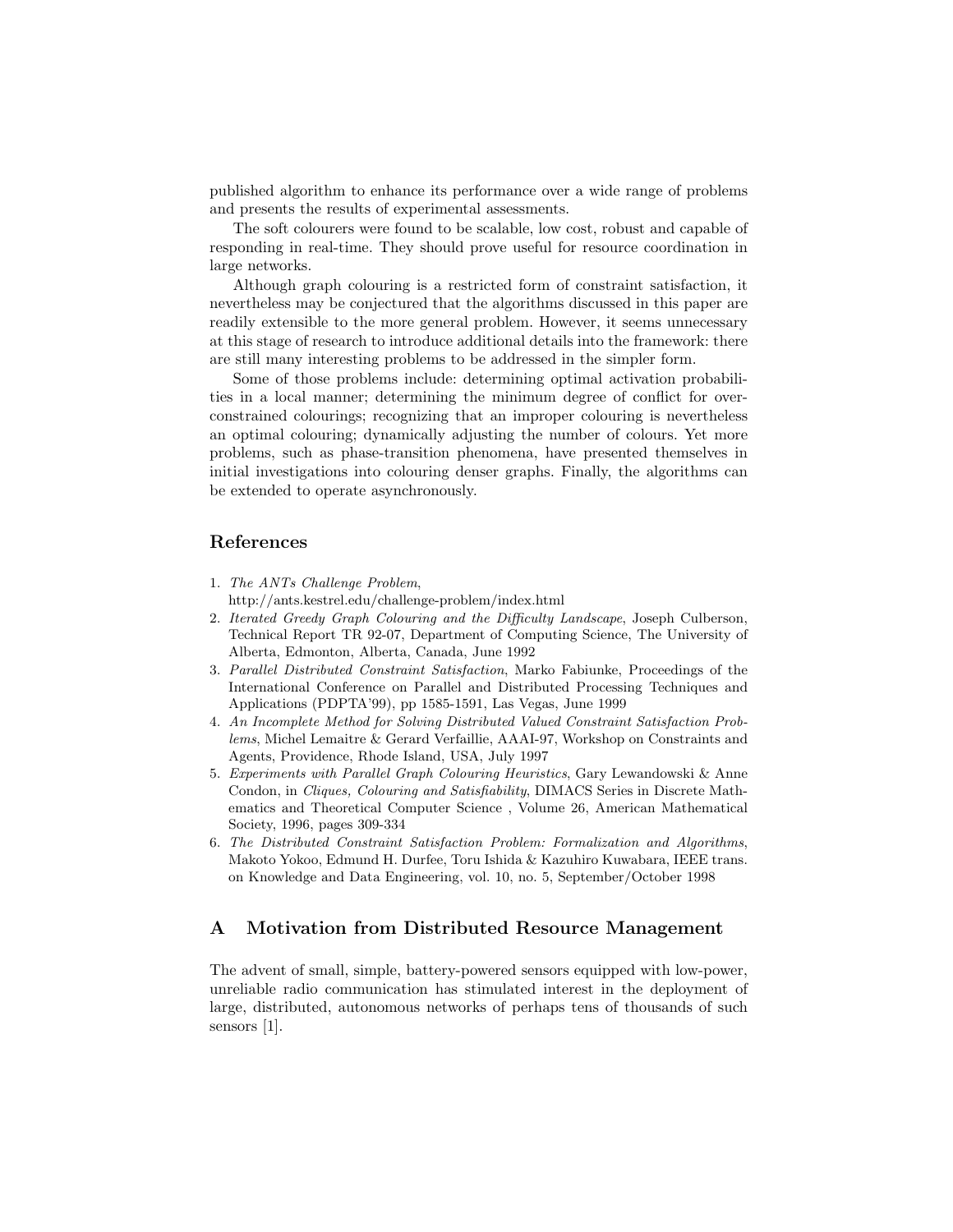To accomplish specific tasks (e.g., to track a moving target) several of the sensors typically must coordinate their actions (e.g., to simultaneously scan the same target to achieve accurate triangulation). The nature of the tasks may be such that real-time coordination is required (e.g., there is only a finite period over which a given sensor is capable of scanning a given moving target).

The number of tasks that a single sensor can service at any given time is bound to be limited (e.g., a sensor may be able to scan in only one direction at a time) so if several tasks impinge upon a small group of sensors (as may happen when several targets are close together) it becomes necessary to distribute the tasks to avoid overtasking sensors.

The number of tasks may vary dramatically over a short period. At times, the number of tasks is expected to approach or even exceed the theoretical capacity of the network, requiring the tasks to be carefully distributed to ensure that as many as possible are accomplished. At other times, the number of tasks is expected to be low, and the network is required to accomplish its tasks with a high degree of success and at low cost.

The cost may be measured, for example, in terms of the amount of battery energy expended or amount of communication required. (Communication may be considered to be costly because it may help alert an adversary to the presence and location of passive sensors.) The sensors may be required to operate in an unfavourable environment: sensors and associated computation nodes may fail and revive, and communication may be unreliable.

Given these considerations, a centralized coordination mechanism is not considerable feasible: it would be a computational and communication bottleneck. What is required is a decentralized coordination mechanism that is scalable, real-time, low-cost and robust, and that can perform well under dynamically varying task load.

### A.1 Abstraction — Graph Colouring

In its general form, sensor coordination can involve constraints on sensors and tasks, cost metrics on resource consumption, and quality metrics on task accomplishment that are arbitrarily complex. In this section, the problem is simplified so that it can be viewed as graph colouring. This simplification retains most of the features that make distributed coordination an interesting problem (since distributed graph colouring is just as computationally challenging), while providing a well-known context.

To view resource coordination as graph colouring, assume that we can impose a graph structure on the sensor network so that each task can be accomplished by a single node within a predetermined time limit, and the constraints between the sensors give rise to mutual exclusion constraints between the nodes.

For example, a network of simple sensors can be reformulated into a graph in which the nodes are virtual sensors, each of which is an aggregate of three real sensors capable of triangulating a target. Two virtual sensors are not allowed to be active simultaneously if they share a real sensor (under the assumption that each real sensor can service only one task at a time).